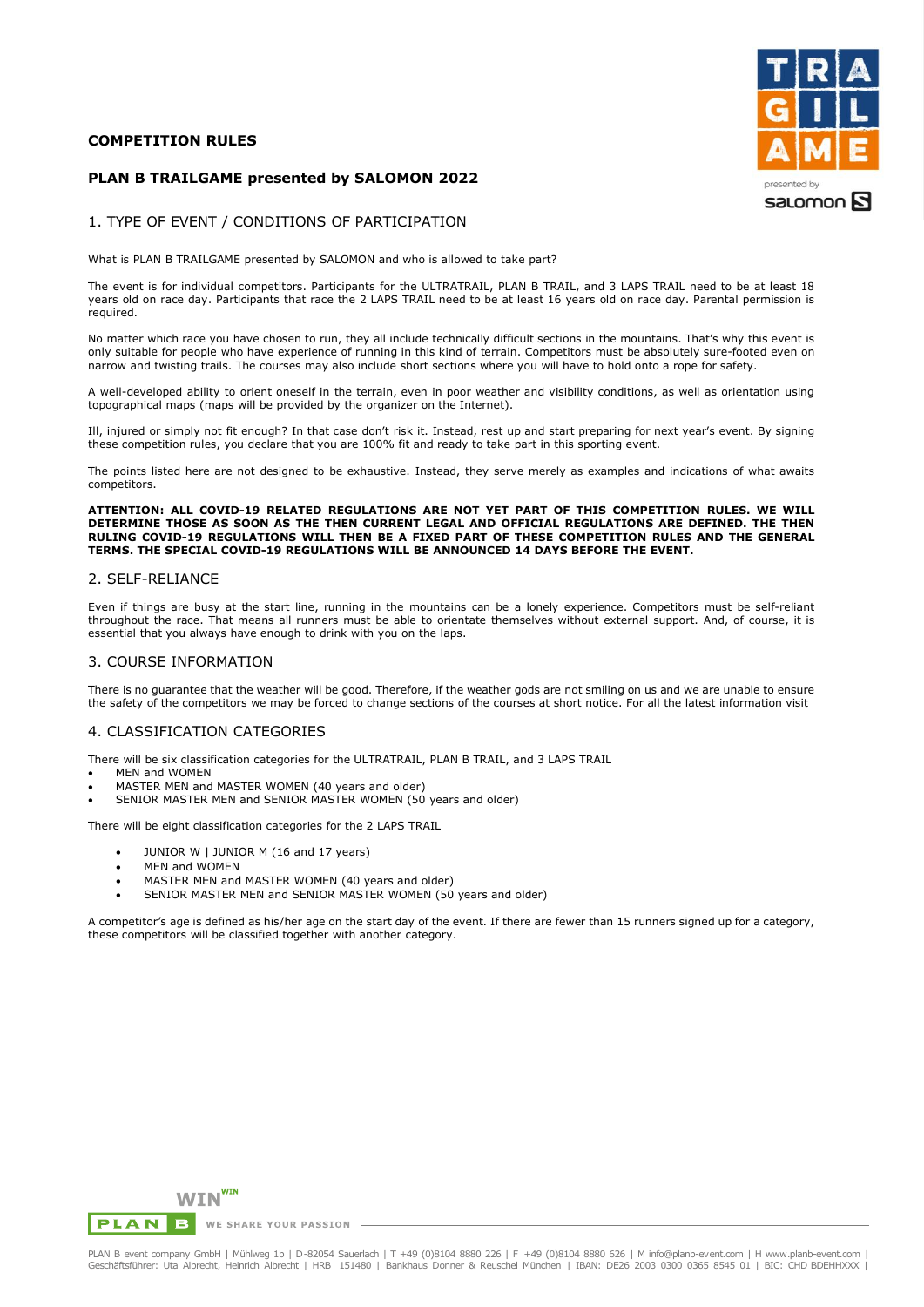

# 5. CLOTHING / EQUIPMENT

Weather conditions can change quickly. However, all competitors are free to choose their own equipment that they are willing to carry during the race. In case, the weather conditions get extremely bad, the race director can choose mandatory equipment that every participant must wear or carry during their race.

We recommend taking the following items that could also be mandatory to carry in case of bad weather conditions:

- **Rainwear** at least waterproof rain jacket
- **Gloves** and **hat**

The following items are mandatory:

- **Foldable cup** to take drinks and food at the refreshment station
- **Closed trailrunning shoes** with plenty of grip on the sole
- Labeling of your own food / beverage with your start number
- Working **headlamp** (for ULTRATRAIL/ PLAN B TRAIL, 2 LAP TRAIL only)
- **Disinfectant, cover of mouth and nose and gloves / depending on the actual Covid rules**

#### Our Advice:

Don't forget to also bring sun cream, oil-based skin cream to combat chafing, a pair of sunglasses, glasses for running in the dark poles and plenty to eat and drink – if you have problems with the regular offered food as well as some coints..

# 6. BIB NUMBER

You will receive your bib number, which is unique to you and cannot be transferred to other people, at the registration desk. Please bring along a signed copy of our declaration of liability (can be downloaded at online registration). Your bib number must be visibly at all times during the race and cannot be taken off.

# 7. ELECTRONIC TIMING

Your start bib contains an electronic transponder, which will record your time. If this chip does not work or gets lost, please immediately inform a member of staff at the Race Office (please find the number on the back of your bib)

## 8. BRIEFINGS / START

On the day of the competition, runners must gather at the starting area 15 minutes before the official start time for an official race briefing. The briefing is mandatory and all participants will get to know important information about the race.

## 9. NEUTRALISED START

In case of a neutralised start, runners are not permitted to overtake the lead vehicle/bike during this time.

# 10. COURSE SIGNPOSTING

We will make sure you find your way along the course. The route will be signposted by our experienced team using chalk spray, signs, barrier tape, flags, etc. Please be aware that other runners may knock off these markings, disappear or be hard to see in darkness or snowfall. Once the time cut-off has passed the course is closed to all runners.

## 11. CHECKPOINTS AND REFRESHMENT STATIONS

#### MEDICAL check:

Competitors of the Ultratrail are obliged to pass through the medical checkpoints at the finish area after the 4th lap (PLAN B Trail). The instructions given by the medical staff there must be followed at all times. If competitors show signs of physical or mental anomalies they may be asked to undergo a medical check. This may also include suggestions and tips for the rest of the race.

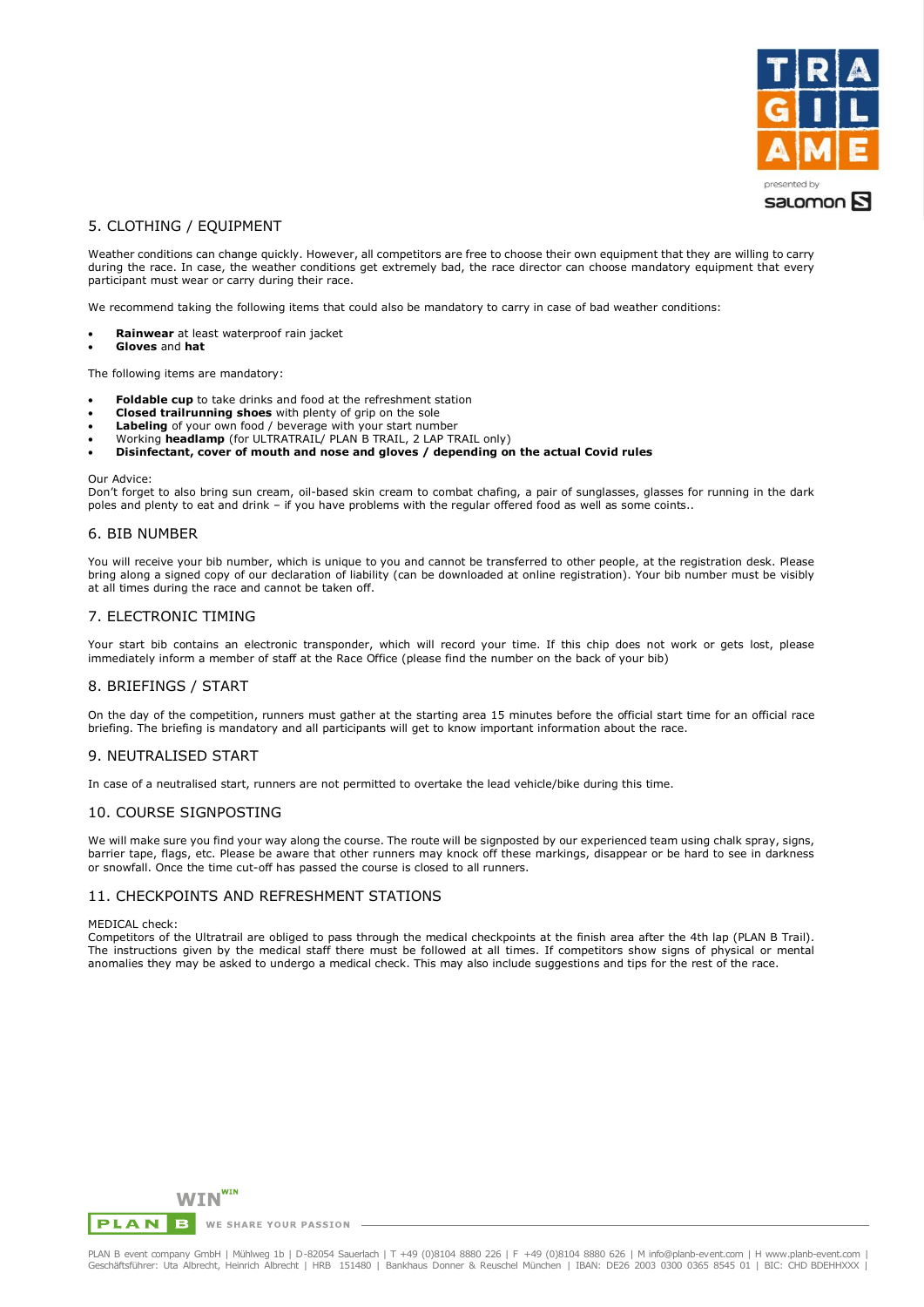

# 12. TIME CUT-OFFS / FINISH

Participants that are not able to finish the individual laps within the given time limit of 100 min., he/she will be withdrawn from the official ranking. The organizer may adjust the time limits at any time, e.g. due to weather conditions. People who have the right to remove competitors from the race are: the race director, course director, members of staff at the checkpoints and refreshment stations, the medical crew and the officials trailing the field.

# 13. WITHDRAWING FROM THE RACE

What should you do if, for whatever reason, you are forced to withdraw from the race? Inform the Medical Crew immediately by calling **+49 151 550 101 48**. If you fail to do this it may result in an expensive and complicated search mission being launched to find you. You will have to bear the costs of any such search mission. Please be aware that runners who have withdrawn from the race are not automatically entitled to a transfer.

# 14. TIME PENALTIES AND DISQUALIFICATION

Nobody in a trailrunning race wants to get handed a time penalty of between 5 and 120 minutes, or even be disqualified. It's not a nice thing, especially as in such cases your start fee will not be refunded. All you have to do to avoid this happening is make sure you pay attention to a few simple points.

Basically, most of it is common sense. Don't take part in the race if you're not physically fit enough and, of course, don't dope. Adhere to all the PLAN B TRAILGAME presented by SALOMON rules, meet the requirements listed in point 1 of these competition rules, follow the instructions given by race staff, respect the rules on public roads, make sure you have all your essential equipment with you at all times and comply with all checks. On top of that, make sure you keep the environment clean, help each other in emergency situations, don't take any short-cuts, make sure you pass through all the checkpoints, wear your start number in a clearly visible position at all times and don't tamper with it. Last but not least, be fair and friendly to staff, race organisers and your fellow competitors.

# 15. MEDICAL EMERGENCIES (MEDICAL CREW)

#### Start/finish area:

Your health is our number one priority. An hour before the official start time and an hour after the last runner reaches the finish area there will be a MEDICAL CREW on-site. Please use their services if you need to. Important! Please make sure you get there in plenty of time – things can get pretty busy. Competitors who fail to visit the MEDICAL CREW early enough will not have a right to medical treatment.

#### During the race:

Safety first is the name of the game. That's why members of our MEDICAL CREW and/or public ambulance crews will remain at points along the course until the last runner has passed. If you get into trouble, call the medical info hotline or ask another competitor to do so for you. If things are acute, ask another competitor to provide first aid. Remember: every runner is obliged to help other runners in this way. Don't worry about losing time – any delay incurred as the result of helping another runner in a medical emergency will be deducted from your time at the finish.

In a natural environment there are often unpredictable circumstances which make it difficult or impossible to provide immediate medical assistance. This is where you, your own responsibility and your self-discipline come in. Please abandon the race too early rather than too late – if possible at a checkpoint or refreshment station. If you have recently passed one and are then forced to abandon, please turn around and go back to it. Be sensible. The members of our MEDICAL CREW have the right to withdraw competitors from the race at any time if they believe the runner will not be able to complete the race or will seriously jeopardise his/her health and/or the safety of the course team or MEDICAL CREW by doing so.

Which other powers does the MEDICAL CREW have? They can carry out medical examinations and check if competitors have all the necessary safety equipment. They can transport competitors off the course using the appropriate means of transport and take them either directly or with the help of the local ambulance service to the nearest hospital if this is necessary. Please be aware that competitors must cover the costs of all rescue services apart from those carried out by the MEDICAL CREW.

#### **MEDICAL INFO HOTLINE: +49 151 550 101 48**

### **EUROPEAN EMERGENCY NUMBER 112**

The medical info hotline can be found on the course maps and on the back of your start number. If you are unable to get through to the medical info hotline, please call the European emergency number 112 without delay.